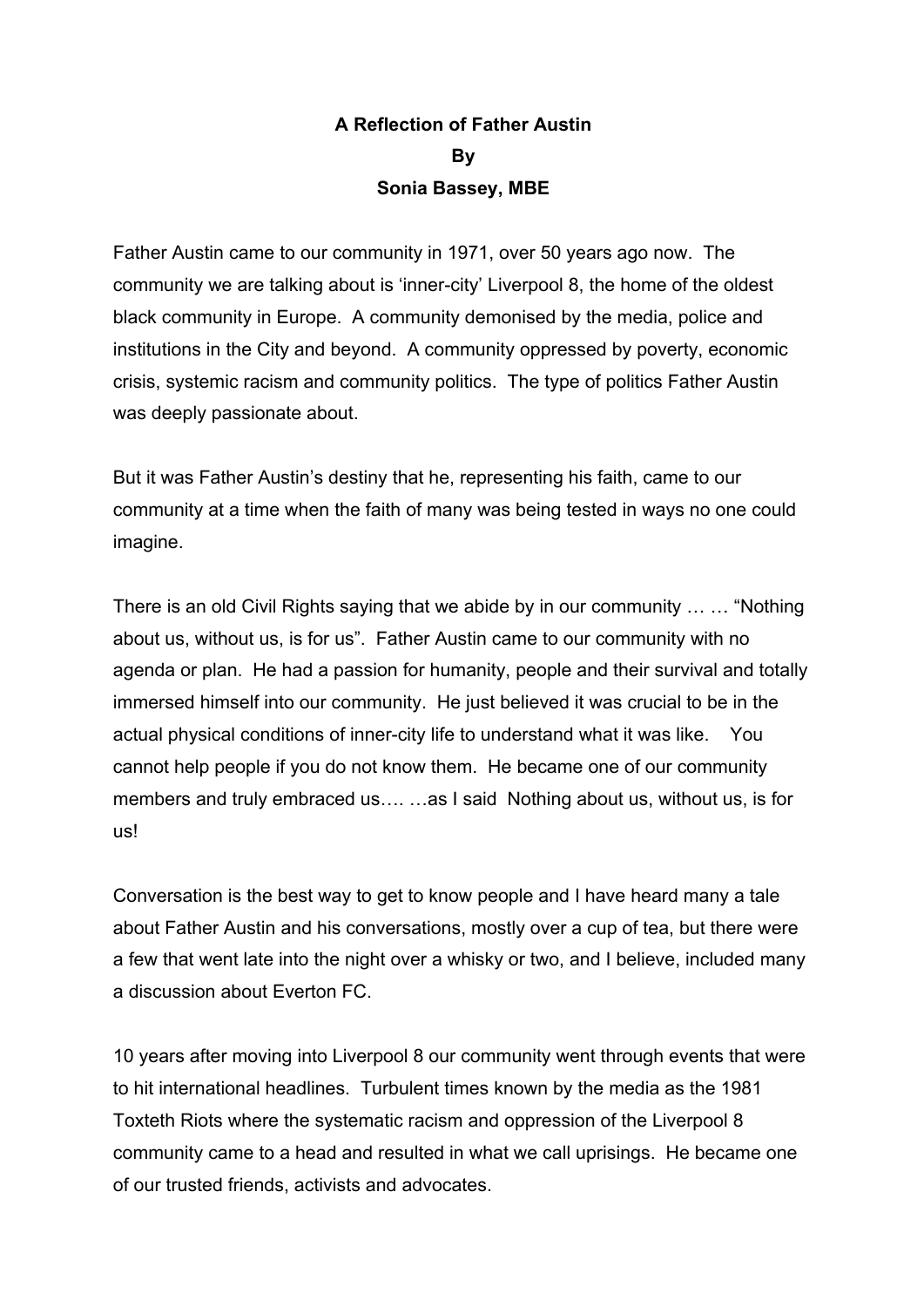He lived and suffered with us and he was deeply hurt, as were we, when on a few occasions individuals in our community who did not know him or his special relationship with the community members and activists he worked with questioned his motives. On one occasion he was labelled the 'most dangerous person in the room as a white liberal' and therefore should not be party to the discussions and action in relation to our black community. I can tell you as will many community members who vehemently defended him, he was not. He questioned himself a lot because of this but he worked through it and kept going. He had earned his right to be there in our community and this was why he was invited to all the instrumental meetings and events to support the community. We have many detractors and disrupters in communities and Father Austin was not one of them.

We are all activists… of God, of faith, of life, of social justice, of equality, of humanity. True blessings are far and few between and we must embrace them when we receive them, and Father Austin truly embraced and was embraced by us. His awareness of who he was, and his integrity still made him conscious he was a guest in the community and also led him to question whether he should have been housed by Steve Biko Housing as an elder, saying they were for people in the community.

His legacy is the Father Austin Fund, one of the reasons for choosing Father Austin was to keep his name alive and his name continues to attract funds for the voluntary sector to this day. He was instrumental in developing the voluntary sector in L8 and there are memories of him sitting in the Charles Wootton basement negotiating with churches after the 1981 uprisings for funding for the Liverpool 8 Law Centre.

It was Father Austin who first suggested that we as Liverpool Blacks should be empowered to protect ourselves and our community in all matters relating to criminal justice, police violence and brutality and have the confidence and resources to be able to effectively represent ourselves in all matters legal. It was the strength of his investment in the idea that convinced us that such an improbable dream could be achieved. I say improbable, because the institutions would never allow the Black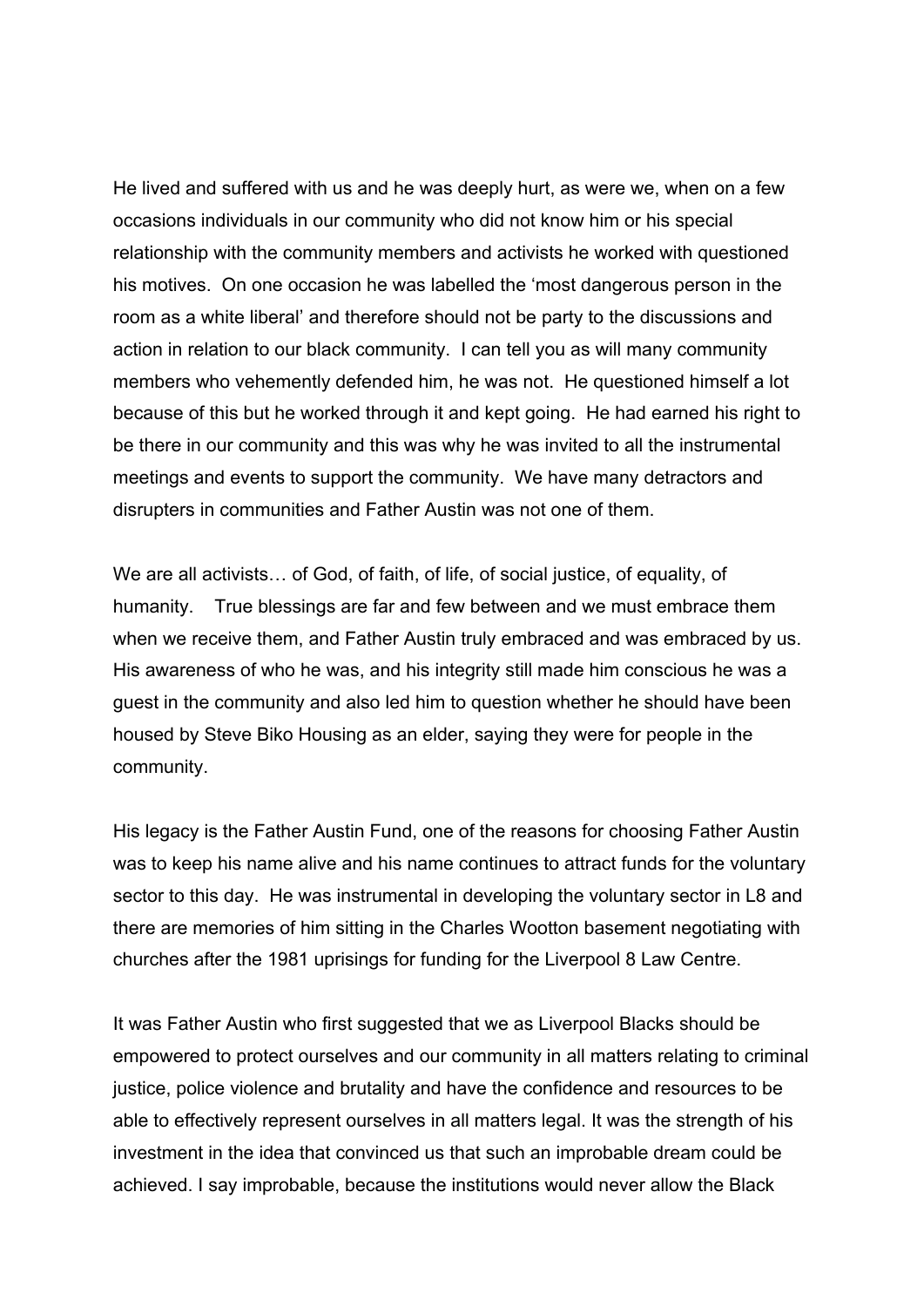community to have such responsibility and power. He fully committed himself and his reputation and standing as a respected priest, to the enormously difficult challenge of securing vital funding, a building and all the resources required to support the founding of a centre and it's team of skilled staff, as well as the approval of the authorities concerned. Such was his energy and powers of influence, it's no exaggeration to say that if he hadn't been so deeply involved with our proposal the UK's first Black established, Black staffed law centre would more than likely not have been established here in Liverpool. He used his power and position with its influence to help us.

It was us in the black community and our heritage that he learned from, and he was guided by. He was our friend and in the 80's many young black kids were suspicious of what we considered back then to be the interference of white outsiders. They had been the bearers of so many of our original troubles we were rightly suspicious. However, Father Austin was able to not only become one of our most trusted, respected and well-loved members of our community devoted to championing equality, kindness and justice, he was also able to share common interests and understanding of us as young people. There are few who can do that.

As he reflected on lessons from modern life in his latter years, in particular the innercity life he spent in Liverpool 8 he concluded that the ruins of the past came from an absence of reflection…..

- Terraced houses turned into slums
- Dock cranes lying idle
- People prematurely aged
- Youngsters without hope
- No thought to the future when slave ships left the City leaving street names to now tell the horrors of slavery and racism embedded in its very fabric

He asked the question: How many in (the powerful) Catholic Church, reflected in order to prepare for another era?